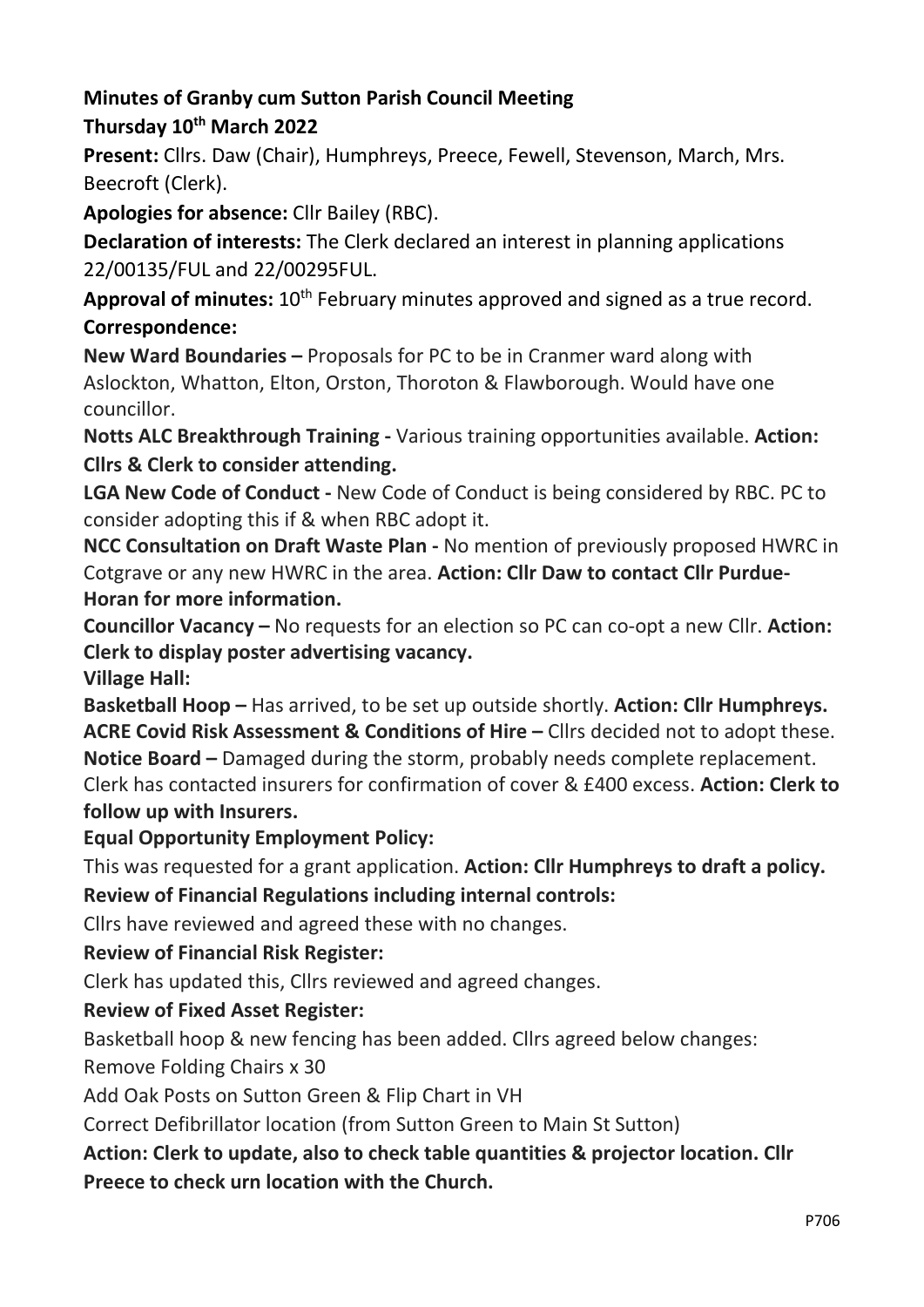### Dog Fouling:

Regularly occurring on the greens & pavements despite bins. Cllrs discussed politely checking dog owners have means to pick up excrement but only if they felt

comfortable doing so. Action: Clerk to include reminder on household flyer. Samuel & Elizabeth Smith Trust - £50 each left in Trust in 1951, interest to be used to maintain their grave. Currently £210 interest – work required quoted at least £1,100. Elsie Smith Bequest: £750 left in Trust in 1979, interest to be used for PC's general purposes, there is a moral obligation to maintain Elsie & her husband's graves. Text is currently clear on both graves – one needs cleaning. Currently £709 interest.

The capital for both trusts cannot be spent and needs to be kept for 100 years.

Action: Clerk to write to NatWest asking for E.S. account to be re-opened, look at cleaning options & email NALC for further legal & accounting confirmation. Forthcoming events:

Annual Parish Meeting  $7<sup>th</sup>$ April 2022 – This needs to be promoted. Action: Clerk to print flyers & Cllrs to help distribute to each household.

Queen's Platinum Jubilee – Timetable sent out to relevant people; some feedback needed. Insurance discussed – clerk awaiting some clarification.

Quotation for children's entertainment £250 & bouncy castle hire £135 approved, subject to relevant insurance. This is the only request for funds received so far. Jubilee Grant Application made for £969 for picture hanging track & photo printing for history exhibition.

Jubilee Tree – Cllrs agreed a native Mountain Ash (Sorbus) costing £69.99 to be planted in the memorial gardens with a plaque.

Jubilee newsletter – Cllr Humphreys & her husband have volunteered to write this. Action: Clerk to order bunting & flags & follow up insurance. Cllr Preece to check tractor insurance. Cllr Daw to follow up timetable queries. Cllr Humphreys to purchase tree & draft newsletter.

# Village Clean Up / Great British Spring Clean

Official Great British Spring Clean is 25<sup>th</sup> March to 10<sup>th</sup> April. Cllrs agreed VH hall to be open for collection of litter pickers, bags & gloves on 9<sup>th</sup> April. **Action: Clerk to add** information to household flyers.

#### Planning: For consideration:

22/00135/FUL – Highacre, Sutton. Demolition of existing dwelling & construction of new dwelling. No objection providing concerns of Chapel Farm & Chapel Barn are addressed.

22/00295/FUL - Manor Barn, Granby. Replacement of garden shed. No objection 21/01142/FUL (21/00082/BUILD) - Appeal against Enforcement Notice Granby Hall.

#### Previous comments relating to original application still stand.

Decisions: None

Finance: